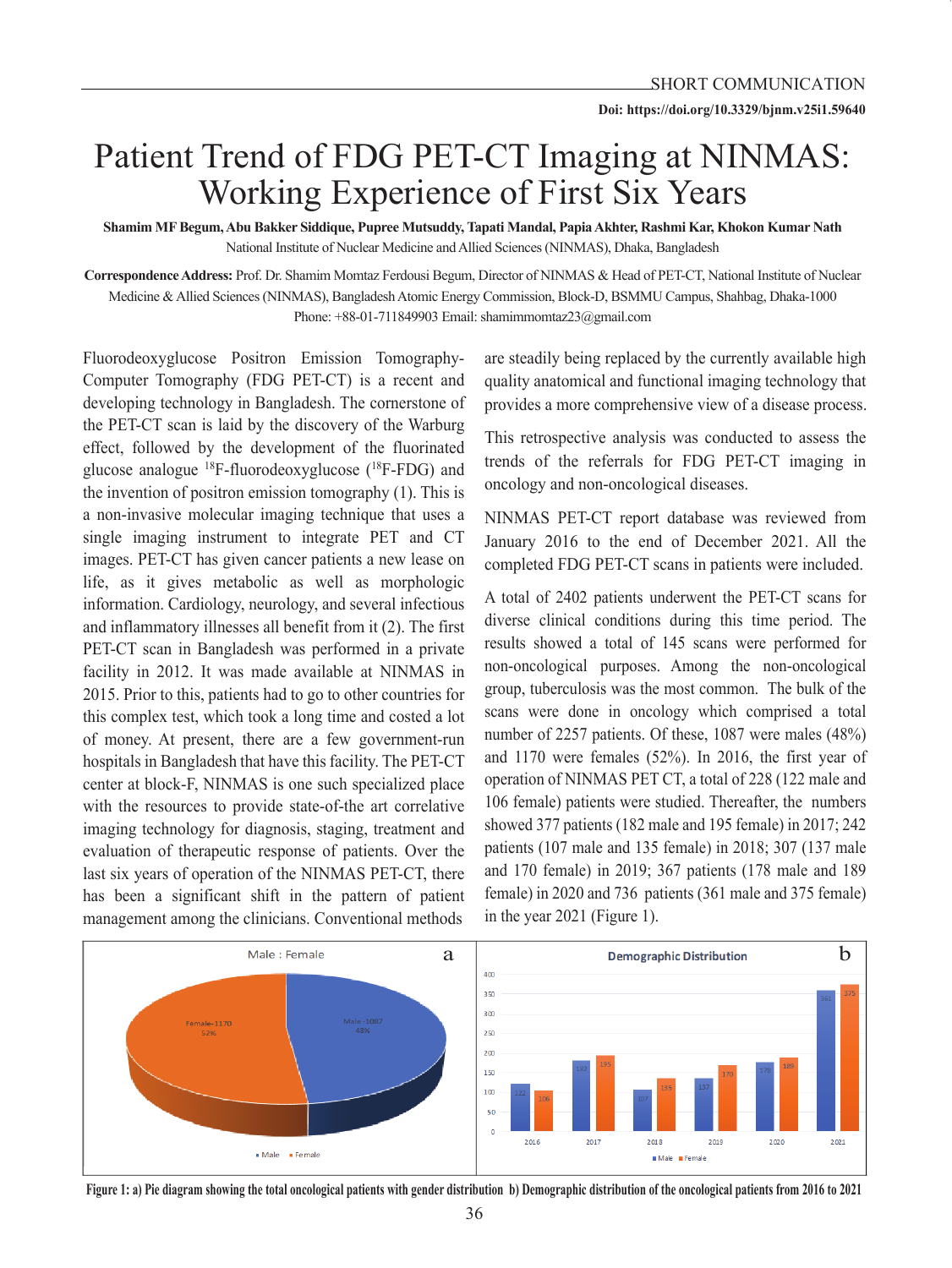Distribution of the different oncology patients referred for PET-CT is shown in Figure 2. The most common referral for PET-CT imaging was lymphoma which comprised 27% of total cases in oncology. Carcinoma of breast was 18%, gastrointestinal tract carcinoma was 13%, carcinoma of lung was 8% and carcinoma of female reproductive tract was 6%.

Every year, about 66,000 people in the United States and over 300,000 people throughout the world are diagnosed with NHL (5). In Bangladesh lymphoma also appears to be on the rise; five-year prevalence of NHL and HL were 4.67 and 0.89 per 100,000 (Source: Globocan 2020). This trend in the increase of lymphomas is reflected in NINMAS database too. The



**Figure 2: Distribution of referred patients according to the indications**

The spectrum of PET-CT imaging in oncology in our database shows the largest number of referrals in patients with lymphoma. This is not unprecedented, because PET-CT is an invaluable tool in staging of lymphomas and is a vital prerequisite for optimum management and assessment of prognosis. A very brief review of the literature on lymphoma shows it to be a diverse group of disease that originates from the immune system's constituent cells or their precursors (3). Non-Hodgkin's lymphoma (NHL) and Hodgkin's lymphoma (HL) are the two primary types of lymphoma. NHL is the most prevalent kind of lymphoma, accounting for about 85% of all lymphomas (4).

<sup>18</sup>F-FDG PET-CT imaging is universally recognized approach for the treatment of Hodgkin's disease and aggressive NHL. It is necessary for staging, restaging, prognostication, developing effective treatment choices, monitoring therapy, and identifying recurrence (6). Since PET-CT is indicated at different stages of lymphoma to assess disease progression and response to therapy, it appears to be the most frequently imaged group of patients in oncology. Thus NINMAS PET-CT database shows the majority of patients being imaged are patients with lymphoma compared to other oncology patients. Figure 3 shows the lymphoma patient trend.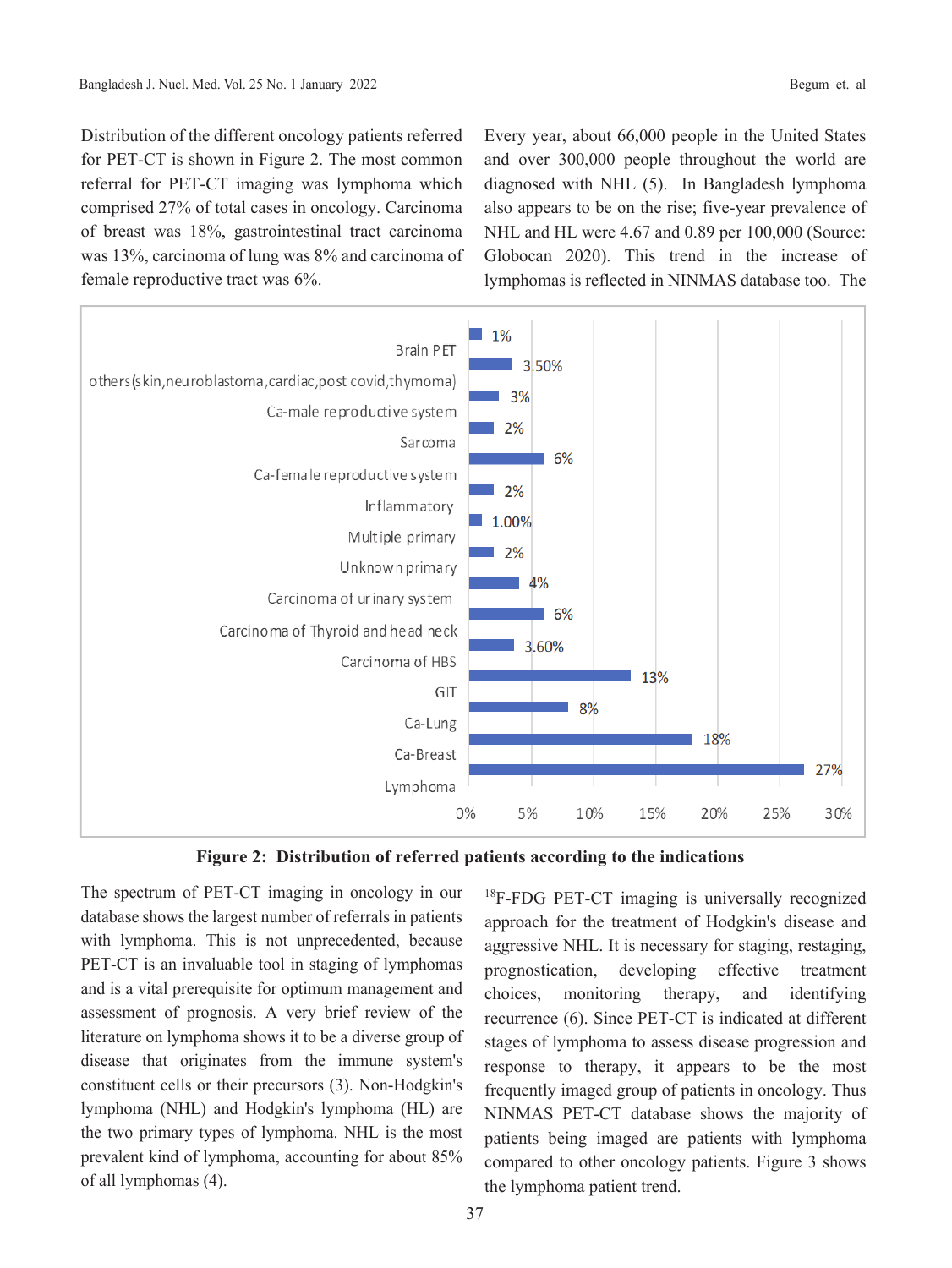

**Figure 3 : Distribution of lymphoma patients attending PET-CT division of NINMAS**

Lymphoma patients are gradually increasing in number from 2016 to 2021. In 2021, total lymphoma patients were 177 (24% of total patients in 2021); among them 87 were HL and 90 were NHL (Figure 3).

Figure 4 shows the frequency distribution of common cancers. Following lymphoma, the most prevalent carcinomas for which PET-CT was conducted were carcinoma of the breast (18%), gastrointestinal tract carcinoma (13%), carcinoma of the lung (8%), and carcinoma of the female reproductive system (6%). The frequency of PET-CT scans conducted for all four carcinomas has steadily increased over the last six years (Figure 4).



**Figure 4 : The frequency distribution of PET-CT was performed for common cancers**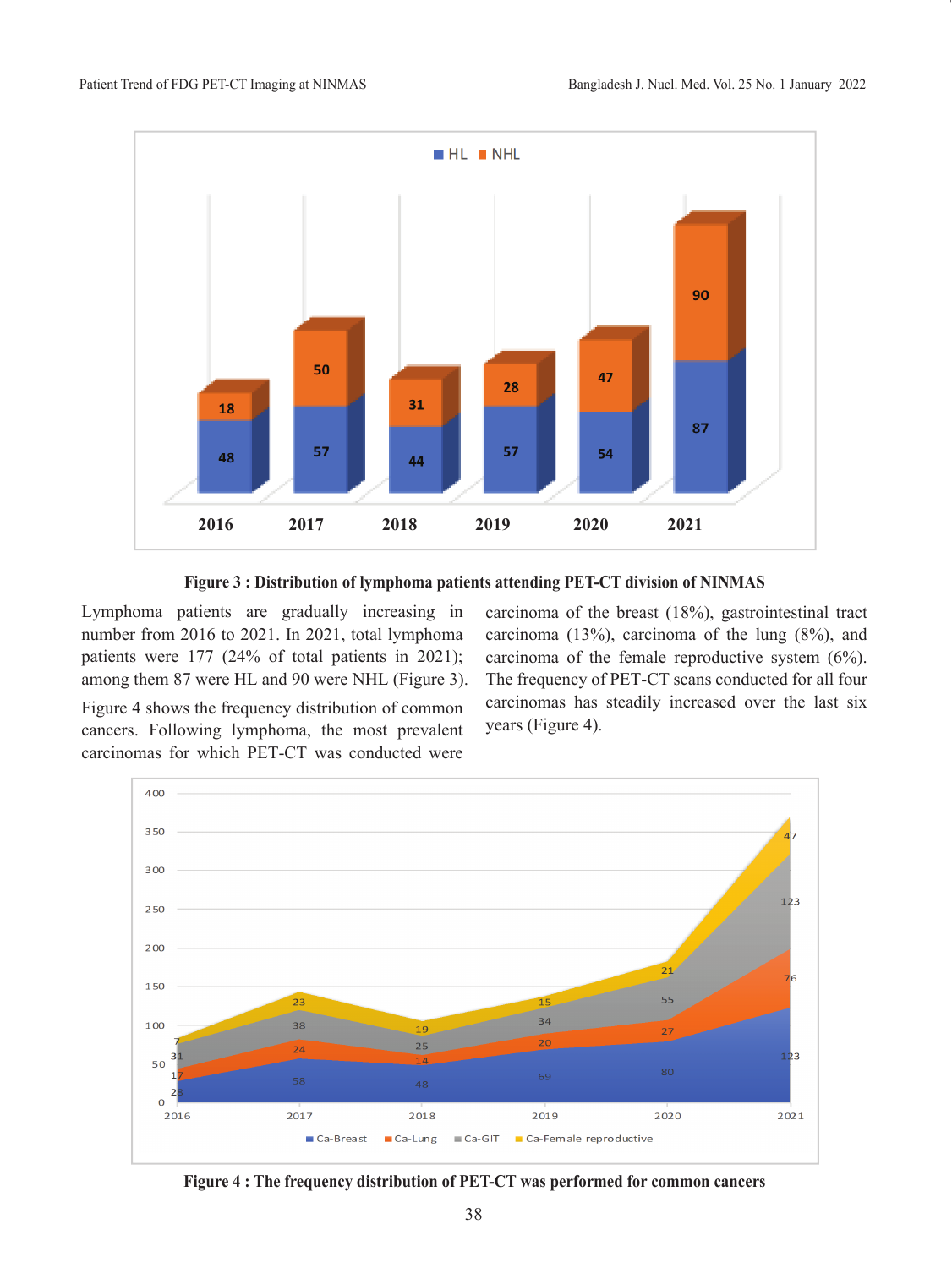Carcinoma of unknown primary (CUP) is defined as a biopsy-proven malignancy whose anatomical origin remains unknown after a thorough diagnostic evaluation. A large number of CUP patients were sent to NINMAS for PET-CT scans. It is speculated that FDG annual referrals of CUP patients at NINMAS. Regarding the age of the patients in oncology, lymphoma has a wide range of age distribution. It is seen even below 18 to over 60 years of age but more commonly in 3rd and 4th decade. Other carcinomas are



**Figure 5 : Distribution of patients of carcinoma of unknown primary**

PET-CT may be an excellent alternative to CT alone and conventional magnetic resonance imaging (MRI) in detecting the unknown primary tumor due to its high sensitivity for detecting lesions (7). Figure 5 depicts the evident in 5th and 6th decades. Large number of patients with breast carcinoma is also seen in 3rd and 4th decades. The age distribution of patients with the most prevalent malignancy is shown in Figure 6.